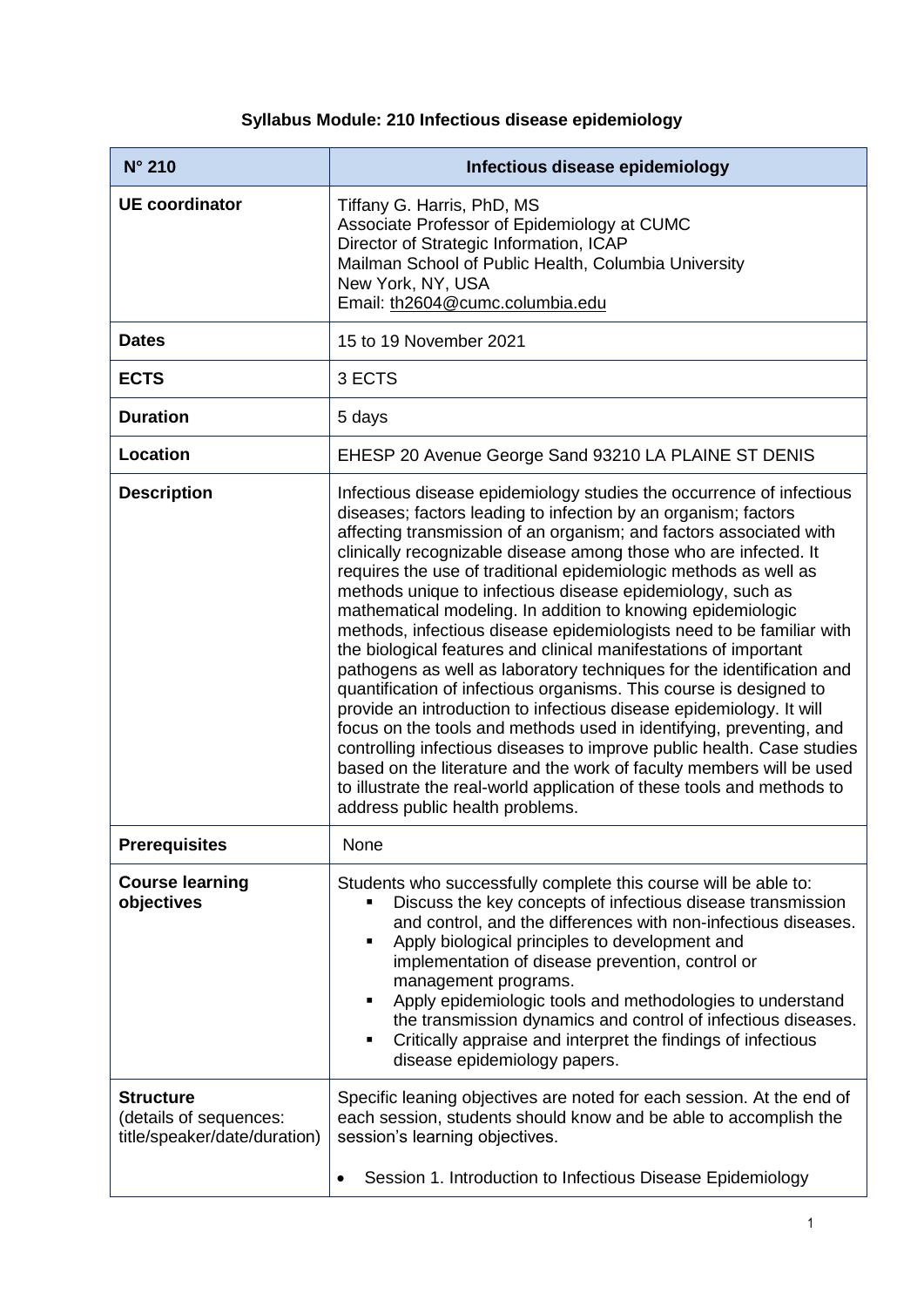|                               | Session 2. Mathematical Modeling: Introduction to Concepts in<br><b>Transmission and Dynamics</b><br>Session 3. HIV Epidemiology and Control<br>Session 4: Outbreak Investigation and Foodborne and<br><b>Waterborne Diseases</b><br>Session 5. Epidemiologic Methods in Vaccinology<br>Session 6. Epidemiology and Control of Sexually Transmitted<br><b>Infections and Viral Hepatitis</b><br>Session 7. Epidemiology, Prevention, and Control of Influenza<br>and COVID-19<br>Session 8. Epidemiology and Control of<br>Session 9. Malaria Application of Molecular Epidemiology to<br><b>Tuberculosis Prevention and Control</b><br>Session 10. Group presentations                                                                                                                                                                                                                                                                                                                                                                                                                                                                                                                                                                                                                                                                                                                                                                                                                                                                                                                                                                                                                       |
|-------------------------------|-----------------------------------------------------------------------------------------------------------------------------------------------------------------------------------------------------------------------------------------------------------------------------------------------------------------------------------------------------------------------------------------------------------------------------------------------------------------------------------------------------------------------------------------------------------------------------------------------------------------------------------------------------------------------------------------------------------------------------------------------------------------------------------------------------------------------------------------------------------------------------------------------------------------------------------------------------------------------------------------------------------------------------------------------------------------------------------------------------------------------------------------------------------------------------------------------------------------------------------------------------------------------------------------------------------------------------------------------------------------------------------------------------------------------------------------------------------------------------------------------------------------------------------------------------------------------------------------------------------------------------------------------------------------------------------------------|
| <b>Resources</b>              | Journal articles, podcasts, websites                                                                                                                                                                                                                                                                                                                                                                                                                                                                                                                                                                                                                                                                                                                                                                                                                                                                                                                                                                                                                                                                                                                                                                                                                                                                                                                                                                                                                                                                                                                                                                                                                                                          |
| <b>Course requirement</b>     | Read/listen to required material before each session, attend each<br>session, and participate in discussions                                                                                                                                                                                                                                                                                                                                                                                                                                                                                                                                                                                                                                                                                                                                                                                                                                                                                                                                                                                                                                                                                                                                                                                                                                                                                                                                                                                                                                                                                                                                                                                  |
| <b>Grading and assessment</b> | 25%: Individual assignments<br>25%: Group project<br>50%: Final written examination on Tuesday, 24 November from 15:00-<br>17:00                                                                                                                                                                                                                                                                                                                                                                                                                                                                                                                                                                                                                                                                                                                                                                                                                                                                                                                                                                                                                                                                                                                                                                                                                                                                                                                                                                                                                                                                                                                                                              |
| <b>Course policy</b>          | <b>Attendance &amp; punctuality</b><br>Regular and punctual class attendance is a prerequisite for<br>receiving credit in a course. Students are expected to attend each<br>class. Attendance will be taken at each class.<br>The obligations of attendance and punctuality cover every aspect of<br>the course: lectures, conferences, group projects, assessments,<br>examinations, as described in EHESP Academic Regulations<br>http://mph.ehesp.fr EHESP Academic Regulation Article. 3).<br>If students are not able to make it to class, they are required to send<br>an email to the instructor and to the MPH program coordinating team<br>explaining their absence prior to the scheduled class date. All<br>supporting documents are provided to the end-of-year panel.<br>Students who miss class are responsible for content. Any student who<br>misses a class has the responsibility for obtaining copies of notes,<br>handouts and assignments. If additional assistance is still necessary,<br>an appointment should be scheduled with the instructor. Class time is<br>not to be used to go over material with students who have missed<br>class.<br>Lateness: Students who are more than 10 minutes late may be<br>denied access to a class. Repeated late arrivals may be counted as<br>absences (See http://mph.ehesp.fr EHESP Academic Regulation<br>Article. 3 Attendance & Punctuality)<br>Maximum absences authorized & penalty otherwise<br>Above 20% of absences will be designated a fail for a given class. The<br>students will be entitled to be reassessed in any failed component(s).<br>If they undertake a reassessment or they retake a module this means |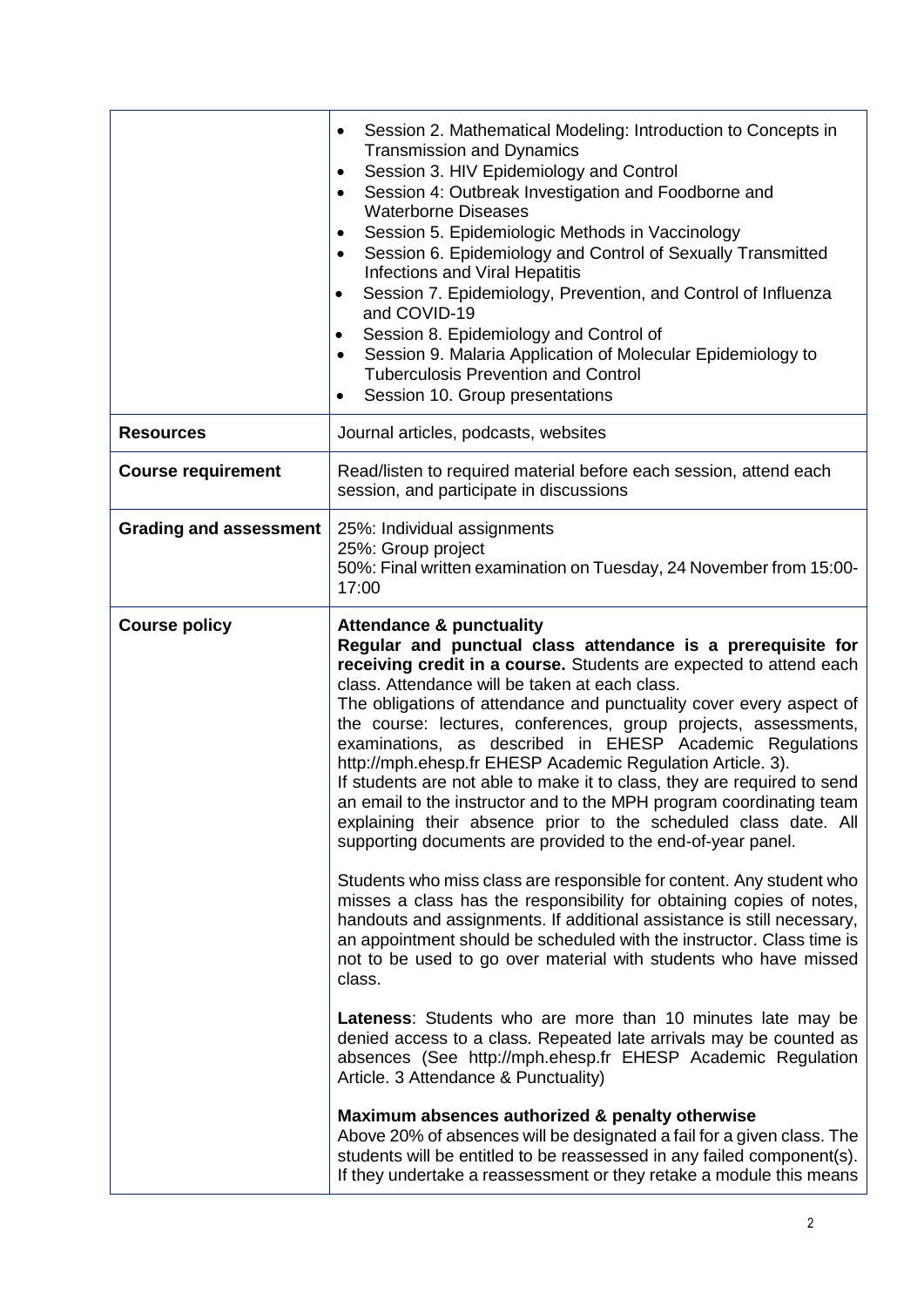|                          | that they cannot normally obtain more than the minimum pass mark<br>(i.e. 10 out of 20)                                                                                                                                                                                                                                                                                                                                                                                                                                                                                                                                                                                                                                                                                                                                                                                                                            |
|--------------------------|--------------------------------------------------------------------------------------------------------------------------------------------------------------------------------------------------------------------------------------------------------------------------------------------------------------------------------------------------------------------------------------------------------------------------------------------------------------------------------------------------------------------------------------------------------------------------------------------------------------------------------------------------------------------------------------------------------------------------------------------------------------------------------------------------------------------------------------------------------------------------------------------------------------------|
|                          | <b>Exceptional circumstances</b><br>Absence from any examination or test, or late submission of<br>assignments due to illness, psychological problems, or exceptional<br>personal reasons must be justified; otherwise, students will be<br>penalized, as above mentioned. Students must directly notify their<br>professor or the MPH academic secretariat before the exam or before<br>the assignment deadline. Before accepting the student's justification,<br>the professor or the MPH academic secretariat has the right to request<br>either a certificate from the attending physician or from a psychologist,<br>or from any other relevant person (See http://mph.ehesp.fr EHESP<br>Academic Regulation Article 4 Examinations).<br>Courtesy: Cell phones MUST be turned off during class time and<br>students are required to conduct themselves according to<br>professional standards.                |
| <b>Valuing diversity</b> | Diversity enriches learning. It requires an atmosphere of inclusion<br>and tolerance, which oftentimes challenges our own closely-held<br>ideas, as well as our personal comfort zones. The results, however,<br>create a sense of community and promote excellence in the learning<br>environment. This class will follow principles of inclusion, respect,<br>acceptance<br>values<br>tolerance,<br>and<br>that<br>support<br>the<br>οf<br>diversity. Diversity includes consideration of: (1) life experiences,<br>including type, variety, uniqueness, duration, personal values, political<br>viewpoints, and intensity; and (2) factors related to "diversity of<br>presence," including, among others, age, economic circumstances,<br>ethnic identification, family educational attainment, disability, gender,<br>geographic origin, maturity, race, religion, sexual orientation and<br>social position. |
| <b>Course evaluation</b> | EHESP requests that you complete a course evaluation at the end of<br>the school year. Your responses will be anonymous, with feedback<br>provided in the aggregate. Open-ended comments will be shared with<br>instructors, but not identified with individual students.<br>Your<br>participation in course evaluation is an expectation, since providing<br>constructive feedback is a professional obligation. Feedback is<br>critical, moreover, to improving the quality of our courses, as well as<br>for instructor assessment.                                                                                                                                                                                                                                                                                                                                                                             |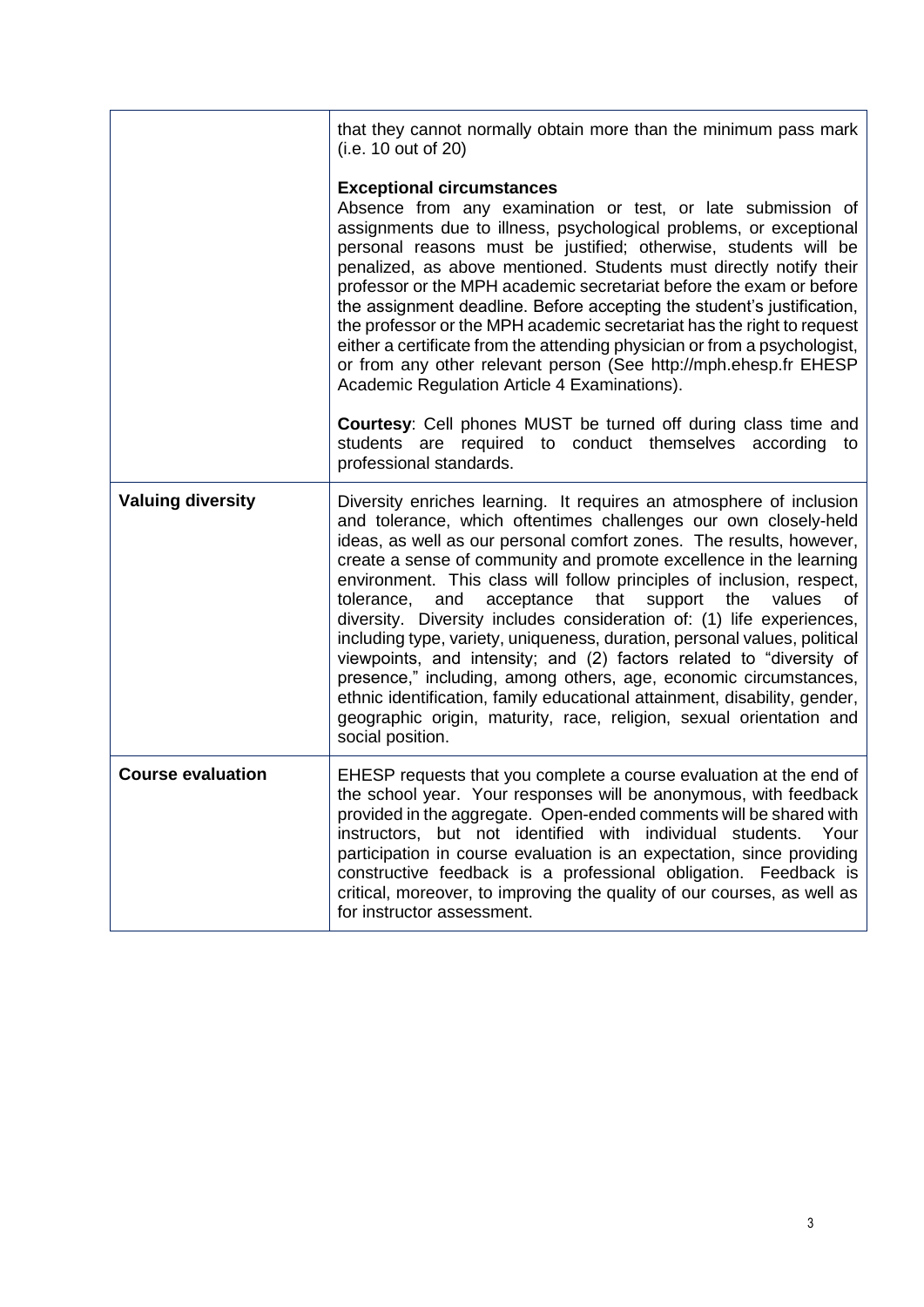| #1 Session Title       | <b>Introduction to Infectious Disease Epidemiology</b>                                                                                                                                                                                                                                                                                                                                                                                                                                                                                                                                                                                                                                                                                                                                                                   |
|------------------------|--------------------------------------------------------------------------------------------------------------------------------------------------------------------------------------------------------------------------------------------------------------------------------------------------------------------------------------------------------------------------------------------------------------------------------------------------------------------------------------------------------------------------------------------------------------------------------------------------------------------------------------------------------------------------------------------------------------------------------------------------------------------------------------------------------------------------|
| Speaker                | Tiffany G. Harris, PhD, MS                                                                                                                                                                                                                                                                                                                                                                                                                                                                                                                                                                                                                                                                                                                                                                                               |
| <b>Session Outline</b> | Overview of the biological basis of infectious disease epidemiology<br>$\bullet$<br>Application of fundamental epidemiological study designs to infectious<br>$\bullet$<br>disease<br>Overview of the immune system, laboratory tests, molecular methods,<br>$\bullet$<br>and surveillance approaches                                                                                                                                                                                                                                                                                                                                                                                                                                                                                                                    |
| Learning<br>Objectives | Describe the host-pathogen-environment interaction and identify factors<br>$\bullet$<br>influencing this interaction<br>Summarize the epidemiologic classification of infectious diseases<br>٠<br>Explain the natural history of infectious diseases<br>$\bullet$<br>Demonstrate the role of transmission mechanisms in disease control<br>$\bullet$<br>and prevention<br>Describe components of the immune system that are important in<br>$\bullet$<br>responding to pathogens<br>Describe laboratory tests used in diagnosing infectious diseases<br>$\bullet$<br>Describe molecular methods used in infectious disease epidemiology<br>$\bullet$<br>Identify sources of data on infectious disease occurrence and pros and<br>$\bullet$<br>cons of various sources<br>Summarize and interpret surveillance data<br>٠ |
| Duration               | 3 hours                                                                                                                                                                                                                                                                                                                                                                                                                                                                                                                                                                                                                                                                                                                                                                                                                  |
| Training methods       | Lecture, group discussion, surveillance exercise                                                                                                                                                                                                                                                                                                                                                                                                                                                                                                                                                                                                                                                                                                                                                                         |
| Reading                | Required:<br>https://www.history.com/topics/middle-ages/pandemics-timeline<br>https://www.wnycstudios.org/podcasts/otm/segments/five-micron-mistake<br><b>Optional Reading:</b><br>Chapter 1: Major Infectious Diseases: Key Messages from Disease Control<br>Priorities, Third Edition: https://www.ncbi.nlm.nih.gov/books/NBK525197/<br>Groseclose SL and Buckeridge DL. Public Health Surveillance Systems:<br>Recent Advances in Their Use and Evaluation. Annual Review of Public<br>Health 2017 March; 38:57-9. https://doi.org/10.1146/annurev-publhealth-<br>031816-044348.                                                                                                                                                                                                                                      |
| Validation             | Surveillance exercise                                                                                                                                                                                                                                                                                                                                                                                                                                                                                                                                                                                                                                                                                                                                                                                                    |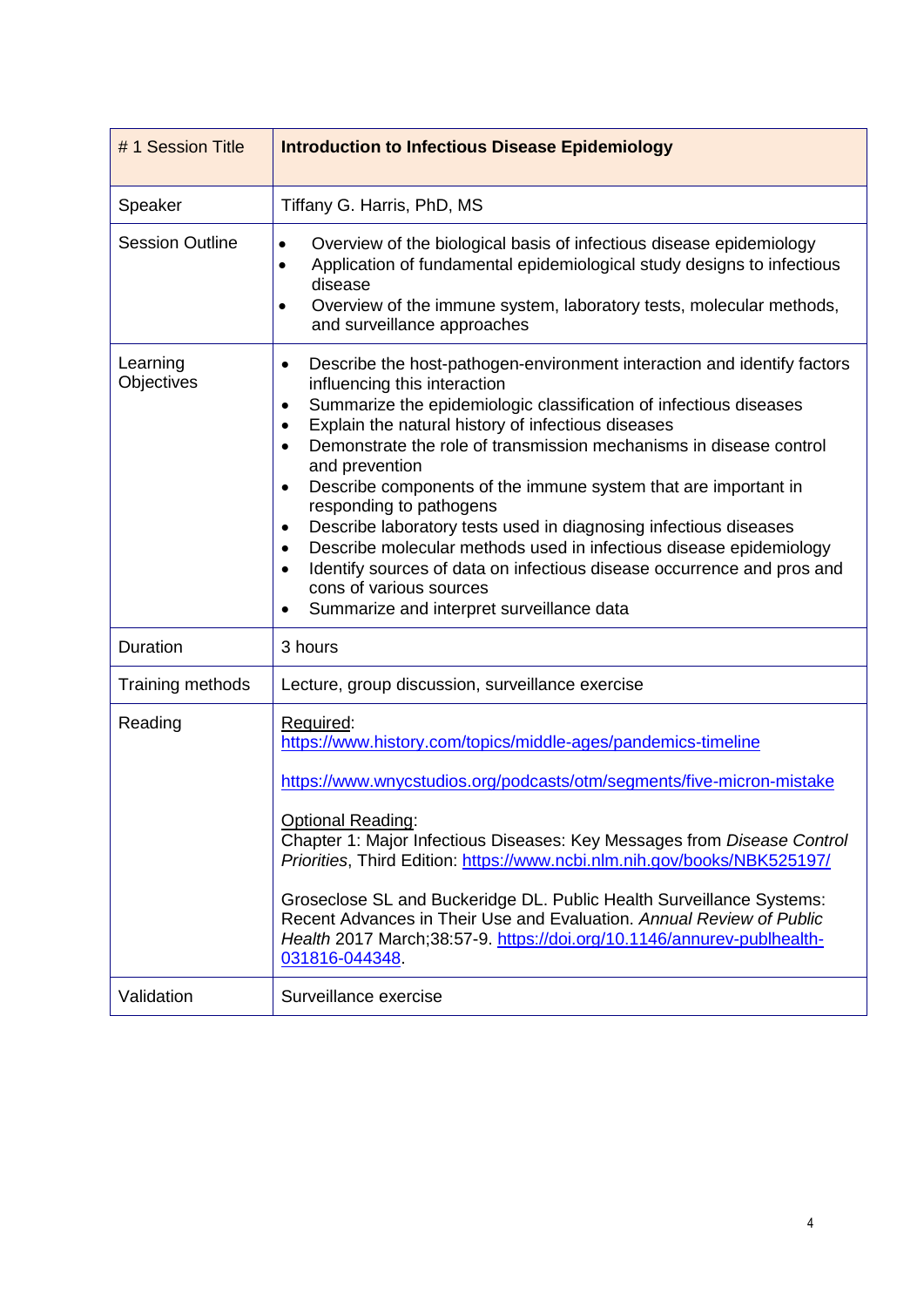| # 2 Session Title      | <b>Mathematical Modeling: Introduction to Concepts in Transmission and</b><br><b>Dynamics</b>                                                                                                                                                                                                                                                                                                                                                                                       |
|------------------------|-------------------------------------------------------------------------------------------------------------------------------------------------------------------------------------------------------------------------------------------------------------------------------------------------------------------------------------------------------------------------------------------------------------------------------------------------------------------------------------|
| Speaker                | Pascal Crépey, PhD, Lecturer<br>Department EPI & Biostats EHESP<br>Pascal.crepey@ehesp.fr                                                                                                                                                                                                                                                                                                                                                                                           |
| <b>Session Outline</b> | Introduction to concepts in transmission and dynamics based upon<br>mathematical modeling                                                                                                                                                                                                                                                                                                                                                                                           |
| Learning<br>Objectives | Describe a basic compartmental model<br>$\bullet$<br>Identify the parameters to calculate R0<br>$\bullet$<br>Explain the concept of and calculate an « epidemic threshold »<br>$\bullet$<br>Describe the effect of vaccination on the spreading of a disease in a<br>$\bullet$<br>population<br>Discuss the roles, outcomes and limits of mathematical modeling in<br>$\bullet$<br>public health and characteristics of infectious disease transmission that<br>may limit their use |
| Duration               | 3 hours                                                                                                                                                                                                                                                                                                                                                                                                                                                                             |
| Training methods       | Lecture, group discussion                                                                                                                                                                                                                                                                                                                                                                                                                                                           |
| Reading                | Required:<br>Holmadhl I and Buckee C. Wrong but Useful - What Covid-19<br>Epidemiologic Models Can and Cannot Tell Us. N Engl J Med<br>2020;383:303-305. DOI: 10.1056/NEJMp2016822.<br>https://www.nejm.org/doi/full/10.1056/NEJMp2016822<br>Listen to accompanying interview with Dr. Buckee.<br>Heesterbeek H, Anderson RM, Andreasen V, et al. Modeling infectious<br>disease dynamics in the complex landscape of global health. Science<br>2015;347(6227):aaa4339.             |
| Validation             | NA for this session                                                                                                                                                                                                                                                                                                                                                                                                                                                                 |

| $#3$ Session Title     | <b>Epidemiology and Control of HIV</b>                                                           |
|------------------------|--------------------------------------------------------------------------------------------------|
| Speaker                | Tiffany G. Harris, PhD, MS                                                                       |
| <b>Session Outline</b> | Overview of the natural history and epidemiology of HIV<br>Overview of HIV prevention approaches |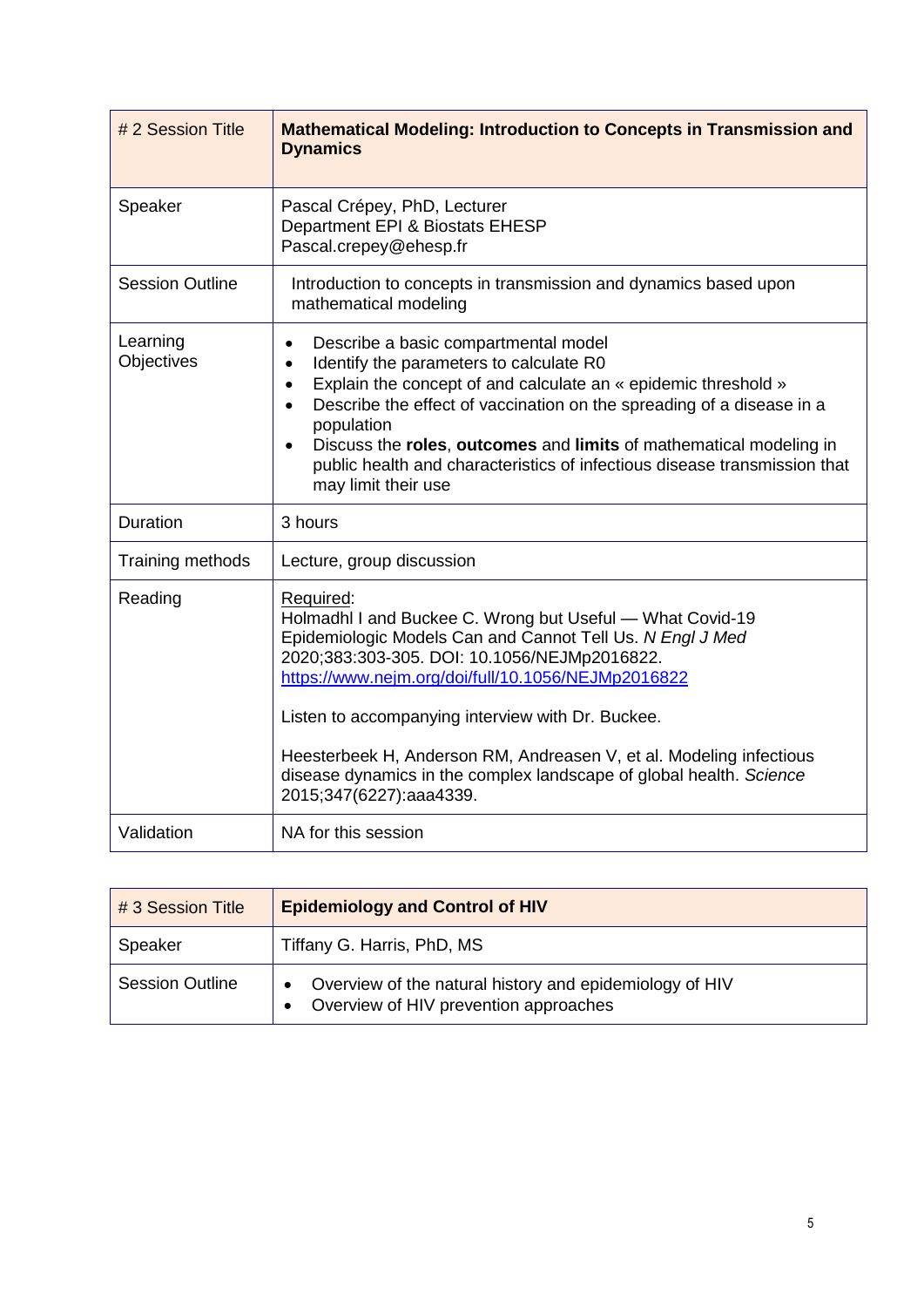| Learning<br>Objectives | Describe the biological mechanisms of HIV treatment as prevention<br>$\bullet$<br>Discuss the different interventions currently available to achieve HIV<br>epidemic control<br>Understand the different surveillance and recruitment strategies to<br>measure progress on the 95-95-95 targets among the general and key<br>populations<br>Critically analyze journal articles evaluating the effectiveness of public<br>health interventions at the population level                                                                                                                                                                                                                                                                                                                                                                                                                                                                                                                                                                                                                                                        |
|------------------------|-------------------------------------------------------------------------------------------------------------------------------------------------------------------------------------------------------------------------------------------------------------------------------------------------------------------------------------------------------------------------------------------------------------------------------------------------------------------------------------------------------------------------------------------------------------------------------------------------------------------------------------------------------------------------------------------------------------------------------------------------------------------------------------------------------------------------------------------------------------------------------------------------------------------------------------------------------------------------------------------------------------------------------------------------------------------------------------------------------------------------------|
| <b>Duration</b>        | 3 hours                                                                                                                                                                                                                                                                                                                                                                                                                                                                                                                                                                                                                                                                                                                                                                                                                                                                                                                                                                                                                                                                                                                       |
| Training methods       | Lecture, group discussion                                                                                                                                                                                                                                                                                                                                                                                                                                                                                                                                                                                                                                                                                                                                                                                                                                                                                                                                                                                                                                                                                                     |
| Reading                | Required:<br>Gonese E, Musuka G, Ruangtragool L, et al. Comparison of HIV Incidence<br>in the Zimbabwe Population-Based HIV Impact Assessment Survey (2015-<br>2016) with Modeled Estimates: Progress Toward Epidemic Control. AIDS<br>Research and Human Retroviruses 2020;36:656-662.<br>https://doi.org/10.1089/aid.2020.0046.<br>AVERT HIV Timeline. In this interactive timeline, you can explore how<br>different people have been affected by HIV over the past four decades and<br>read, see, and hear how things have changed around the world.<br>https://timeline.avert.org/<br>Optional:<br>Holmes CB, Hallett TB, Walensky RP, et al. Effectiveness and cost-<br>effectiveness of treatment as prevention for HIV. In: Holmes KK, Bertozzi S,<br>Bloom BR, et al., eds. Major Infectious Diseases. 3 <sup>rd</sup> edition. Washington<br>(DC): The International Bank for Reconstruction and Development/The<br>World Bank; 2017. Chapter 5. Available from:<br>https://www.ncbi.nlm.nih.gov/books/NBK525180/<br>Deeks SG, Overbaugh J, Phillips A, et al. HIV infection. Nat Rev Dis Primers<br>2015;1(15035). |
| Validation             | NA for this session                                                                                                                                                                                                                                                                                                                                                                                                                                                                                                                                                                                                                                                                                                                                                                                                                                                                                                                                                                                                                                                                                                           |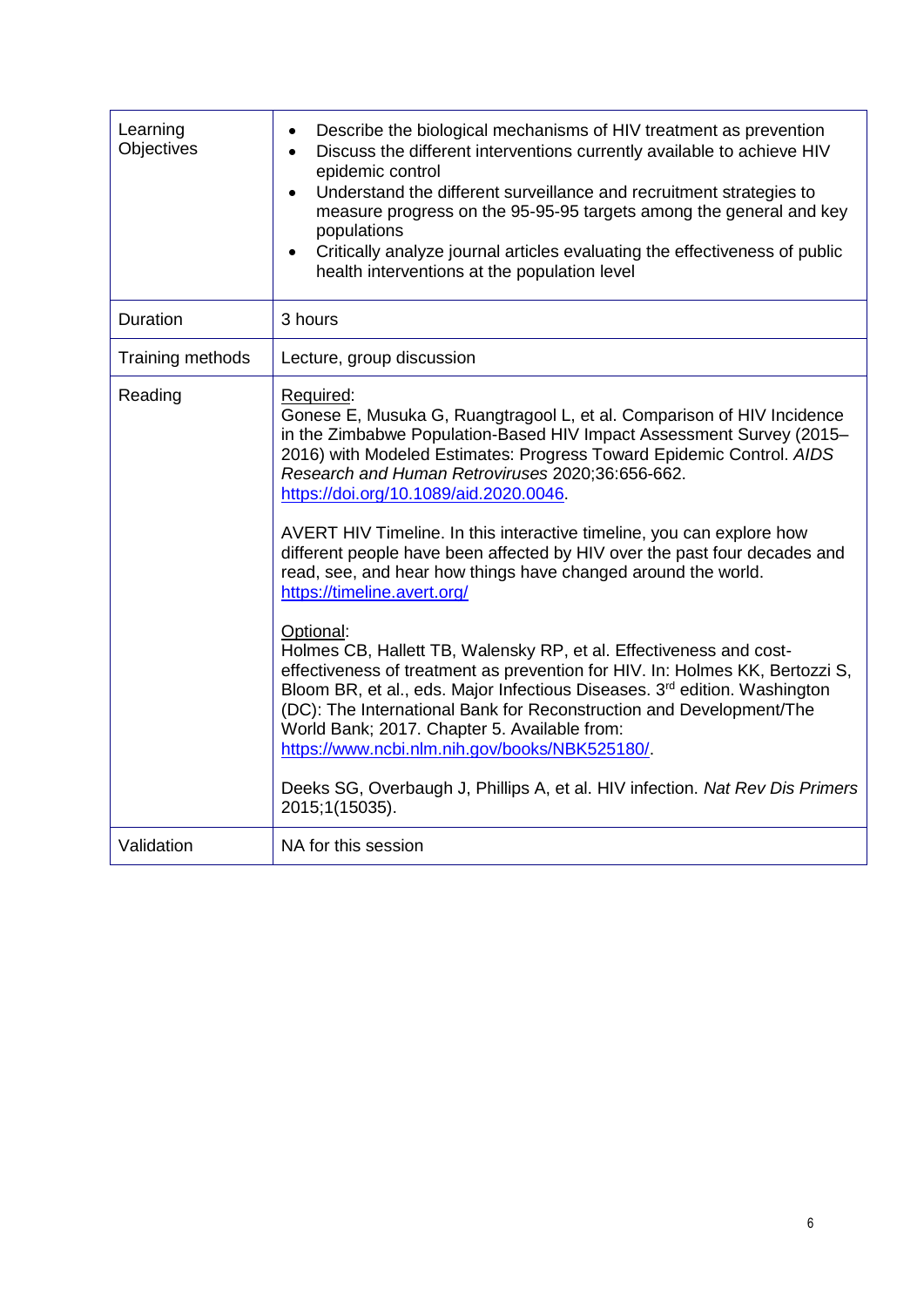| #4 Session Title       | <b>Epidemiologic Methods for Foodborne and Waterborne Diseases</b>                                                                                                                                                                                                                                                                                                                                                                                                                                                                                                                                                                                                                                                                                                                                                                                                                                                                                                                                                                                                                                                                                                                                                   |
|------------------------|----------------------------------------------------------------------------------------------------------------------------------------------------------------------------------------------------------------------------------------------------------------------------------------------------------------------------------------------------------------------------------------------------------------------------------------------------------------------------------------------------------------------------------------------------------------------------------------------------------------------------------------------------------------------------------------------------------------------------------------------------------------------------------------------------------------------------------------------------------------------------------------------------------------------------------------------------------------------------------------------------------------------------------------------------------------------------------------------------------------------------------------------------------------------------------------------------------------------|
| <b>Speakers</b>        | Tiffany G. Harris, PhD, MS                                                                                                                                                                                                                                                                                                                                                                                                                                                                                                                                                                                                                                                                                                                                                                                                                                                                                                                                                                                                                                                                                                                                                                                           |
| <b>Session Outline</b> | Outbreak Investigation and Foodborne and Waterborne Diseases                                                                                                                                                                                                                                                                                                                                                                                                                                                                                                                                                                                                                                                                                                                                                                                                                                                                                                                                                                                                                                                                                                                                                         |
| Learning<br>Objectives | Describe recent changes in the epidemiology of foodborne diseases<br>$\bullet$<br>and the causes of these changes<br>Describe the steps involved in detecting and investigating an<br>$\bullet$<br>outbreak<br>Summarize and interpret surveillance and outbreak investigation<br>data<br>Describe ways to reduce foodborne illness                                                                                                                                                                                                                                                                                                                                                                                                                                                                                                                                                                                                                                                                                                                                                                                                                                                                                  |
| Duration               | 3 hours                                                                                                                                                                                                                                                                                                                                                                                                                                                                                                                                                                                                                                                                                                                                                                                                                                                                                                                                                                                                                                                                                                                                                                                                              |
| Training methods       | Lecture, group discussion, outbreak exercise                                                                                                                                                                                                                                                                                                                                                                                                                                                                                                                                                                                                                                                                                                                                                                                                                                                                                                                                                                                                                                                                                                                                                                         |
| Reading                | Required:<br>Read: Hoelzer K, Moreno Switt AI, Wiedmann M, Boor KJ. Emerging needs<br>and opportunities in foodborne disease detection and prevention: From tools<br>to people. Food Microbiol 2018;75:65-71.<br>Optional:<br>America's Food Safety System Failed to Stop a Salmonella Epidemic. It's<br>Still Making People Sick. https://www.propublica.org/article/salmonella-<br>chicken-usda-food-safety<br>Listen: Sickness Transmitted by Food and Water podcast<br>https://podcasts.google.com/feed/aHR0cHM6Ly93d3cyYy5jZGMuZ292L3Bv<br>ZGNhc3RzL2NyZWF0ZXJzcy5hc3A_dD1hJmM9NDk/episode/aHR0cHM6L<br>y9nby51c2EuZ292L3hBSFNY?sa=X&ved=0CAUQkfYCahcKEwiQ3cbDtt3v<br>AhUAAAAAHQAAAAAQFQ&hl=en<br>Beshearse E, Bruce BB, Nane GF, et al. Attribution of Illnesses Transmitted<br>by Food and Water to Comprehensive Transmission Pathways Using<br>Structured Expert Judgment, United States. Emerging Infectious Diseases.<br>2021;27(1):182-195. doi:10.3201/eid2701.200316. (paper that goes with<br>podcast)<br>Havelaar AH, Kirk MD, Torgerson PR, et al. World Health Organization<br>Global Estimates and Regional Comparisons of the Burden of Foodborne<br>Disease in 2010. PLoS Med 2015;12:e1001923. |
| Validation             | Foodborne outbreak exercise                                                                                                                                                                                                                                                                                                                                                                                                                                                                                                                                                                                                                                                                                                                                                                                                                                                                                                                                                                                                                                                                                                                                                                                          |
|                        |                                                                                                                                                                                                                                                                                                                                                                                                                                                                                                                                                                                                                                                                                                                                                                                                                                                                                                                                                                                                                                                                                                                                                                                                                      |

| $# 5$ Session Title | <b>Epidemiologic Methods in Vaccinology</b>                          |
|---------------------|----------------------------------------------------------------------|
| Speakers            | <b>Judith Mueller</b><br>Lecturer<br>Department EPI & Biostats EHESP |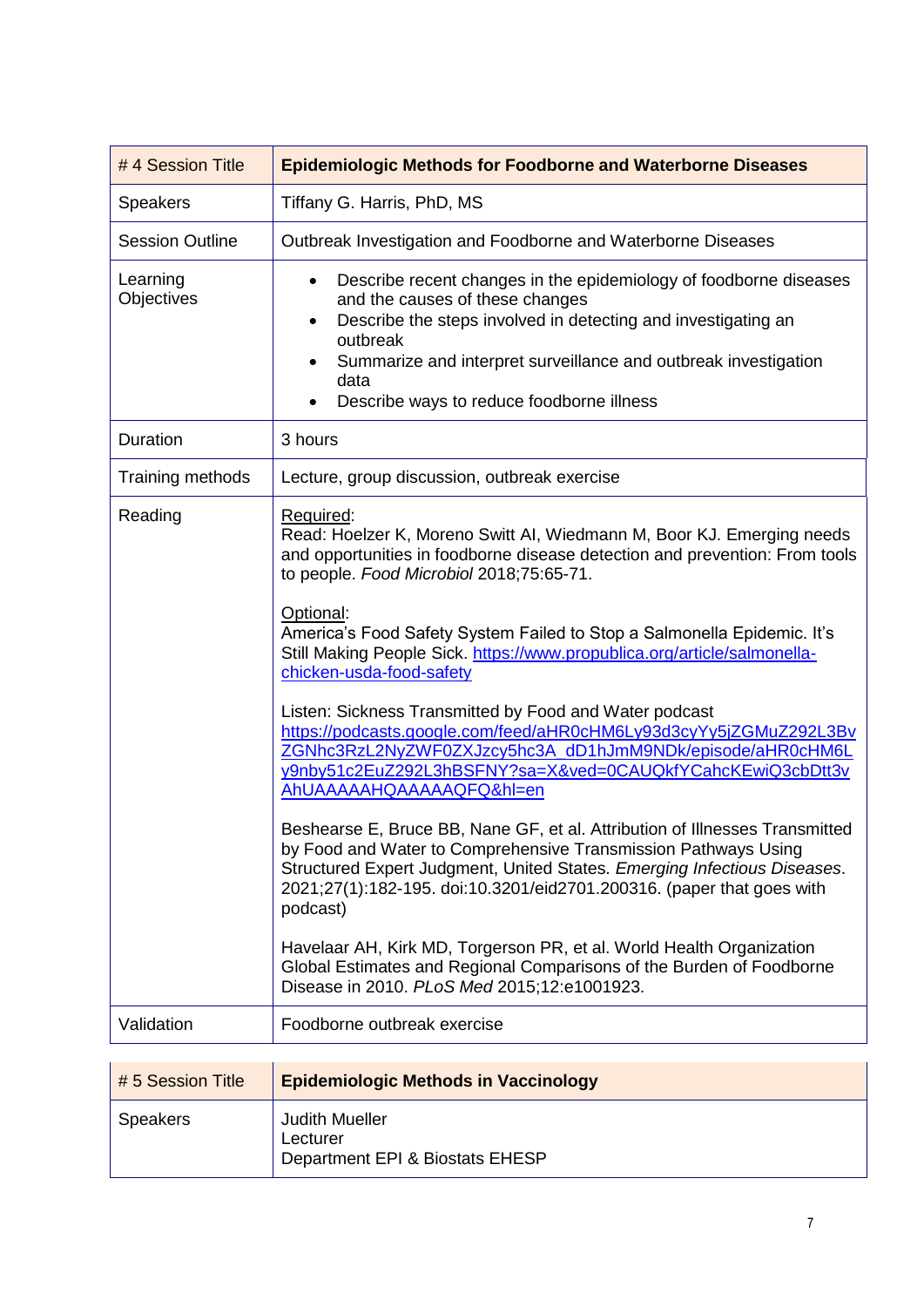|                        | Judith.Mueller@ehesp.fr                                                                                                                                                                                                                                                                                                                                                                                                                                                        |
|------------------------|--------------------------------------------------------------------------------------------------------------------------------------------------------------------------------------------------------------------------------------------------------------------------------------------------------------------------------------------------------------------------------------------------------------------------------------------------------------------------------|
| <b>Session Outline</b> | Overview of epidemiologic principles of vaccines for disease prevention                                                                                                                                                                                                                                                                                                                                                                                                        |
| Learning<br>Objectives | Describe study designs for evaluation of vaccines and vaccination<br>strategies including for COVID-19 vaccines<br>Describe pre-and post-licensure surveillance approaches                                                                                                                                                                                                                                                                                                     |
| Duration               | 3 hours                                                                                                                                                                                                                                                                                                                                                                                                                                                                        |
| Training methods       | Lecture and group discussion                                                                                                                                                                                                                                                                                                                                                                                                                                                   |
| Reading                | Optional Reading:<br>Pouwels KB, Pritchard E, Matthews PC, et al. Effect of Delta variant on viral<br>burden and vaccine effectiveness against new SARS-CoV-2 infections in<br>the UK. Nat Med 2021. https://doi.org/10.1038/s41591-021-01548-7.<br>Halloran ME, Struchiner CJ, Longini IM Jr. Study designs for evaluating                                                                                                                                                    |
|                        | different efficacy and effectiveness aspects of vaccines. Am J Epidemiol<br>1997;146(10):789-803.                                                                                                                                                                                                                                                                                                                                                                              |
|                        | Henao-Restrepo AM, Camacho A, Longini IM, et al. Efficacy and<br>effectiveness of an rVSV-vectored vaccine in preventing Ebola virus<br>disease: final results from the Guinea ring vaccination, open-label, cluster-<br>randomised trial (Ebola Ça Suffit!). Lancet 2017:505-518. doi:<br>10.1016/S0140-6736(16)32621-6. Epub 2016 Dec 23. Erratum in: Lancet<br>2017;389(10068):504. Lancet 2017;389(10068):504. PubMed PMID:<br>28017403; PubMed Central PMCID: PMC5364328. |
|                        | Miranda S, Chaignot C, Collin C, et al. Human papillomavirus vaccination<br>and risk of autoimmune diseases: A large cohort study of over 2 million<br>young girls in France. Vaccine 2017;35(36):4761-4768. doi:<br>10.1016/j.vaccine.2017.06.030. Epub 2017 Jul 24. PubMed PMID:<br>28750853.                                                                                                                                                                                |
|                        | Simondon F, Preziosi MP, Yam A, et al. A randomized double-blind trial<br>comparing a two-component acellular to a whole-cell pertussis vaccine in<br>Senegal. Vaccine 1997;15(15):1606-12. PubMed PMID: 9364690.                                                                                                                                                                                                                                                              |
|                        | Rota PA, Moss WJ, Takeda M, de Swart RK, Thompson KM, Goodson JL.<br>Measles. Nat Rev Dis Primers 2016;2: 16049.                                                                                                                                                                                                                                                                                                                                                               |
|                        | Gershon AA, Breuer J, Cohen JI, et al. Varicella zoster virus infection. Nat<br>Rev Dis Primers 2015;1:15016. doi: 10.1038/nrdp.2015.16.                                                                                                                                                                                                                                                                                                                                       |
|                        | Schiffman M, Doorbar J, Wentzensen N, et al. Carcinogenic human<br>papillomavirus infection. Nat Rev Dis Primers 2016;2:16086.                                                                                                                                                                                                                                                                                                                                                 |
| Validation             | NA for this session                                                                                                                                                                                                                                                                                                                                                                                                                                                            |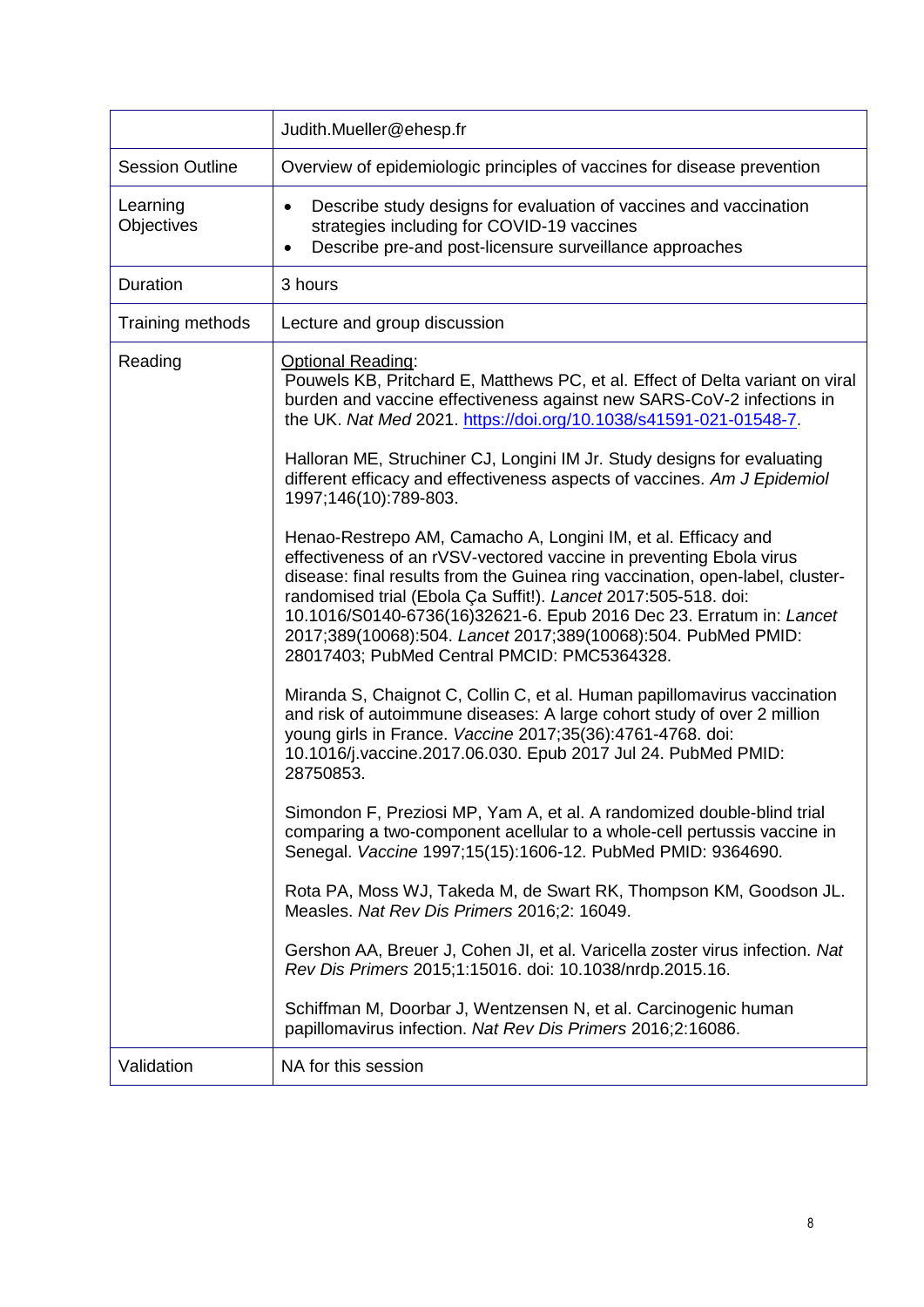| # 6 Session Title      | <b>Epidemiology and Control of Sexually Transmitted Infections and</b><br><b>Viral Hepatitis</b>                                                                                                                                                                                                                                                 |
|------------------------|--------------------------------------------------------------------------------------------------------------------------------------------------------------------------------------------------------------------------------------------------------------------------------------------------------------------------------------------------|
| <b>Speakers</b>        | Tiffany G. Harris, PhD, MS                                                                                                                                                                                                                                                                                                                       |
| <b>Session Outline</b> | Overview of the epidemiology and control of sexually transmitted infections<br>(STIs) and Hepatitis B and C                                                                                                                                                                                                                                      |
| Learning<br>Objectives | Describe the epidemiology and natural history of STIs and Hepatitis B<br>$\bullet$<br>and C<br>Describe STI and hepatitis control approaches<br>Critically assess evidence for the association of PrEP use with<br>increased STIs                                                                                                                |
| Duration               | 3 hours                                                                                                                                                                                                                                                                                                                                          |
| Training methods       | Lecture, group discussion                                                                                                                                                                                                                                                                                                                        |
| Reading                | Required:<br>Serpa JA, Huynh GN, Nickell JB, Miao H. Human Immunodeficiency Virus<br>Pre-exposure Prophylaxis and Increased Incidence of Sexually Transmitted<br>Infections in the United States. Clin Infect Dis. 2020 Apr 15;70(9):1884-<br>1890. doi: 10.1093/cid/ciz552. PMID: 31284300.                                                     |
|                        | Chapin-Bardales J, Johnson Jones ML, Kirkcaldy RD, et al. Pre-exposure<br>Prophylaxis Use and Detected Sexually Transmitted Infections Among Men<br>Who Have Sex With Men in the United States-National HIV Behavioral<br>Surveillance, 5 US Cities, 2017. J Acquir Immune Defic Syndr<br>2020;85(4):430-435. doi: 10.1097/QAI.0000000000002482. |
|                        | Optional:                                                                                                                                                                                                                                                                                                                                        |
|                        | Syphilis is resurging in the U.S., a sign of public health's funding crisis<br>https://www.npr.org/sections/health-shots/2021/11/01/1050568646/syphilis-<br>std-public-health-funding                                                                                                                                                            |
|                        | Stewart, J., Baeten, J.M. HIV pre-exposure prophylaxis and sexually<br>transmitted infections: intersection and opportunity. Nat Rev Urol (2021).<br>https://doi.org/10.1038/s41585-021-00527-4.                                                                                                                                                 |
|                        | Marshall BD, Milloy MJ, Wood E, et al. Reduction in overdose mortality after<br>the opening of North America's first medically supervised safer injecting<br>facility: a retrospective population-based study. Lancet 2011;377:1429-37.                                                                                                          |
|                        | Platt L, Monozzi S, Reed J, et al. Needle and syringe programmes and<br>opioid substitution therapy for preventing HCV transmission among people<br>who inject drugs: findings from a Cochrane Review and meta-analysis.<br>Addiction 2018;113 :545-563.                                                                                         |
|                        | Yuen MF, Chen DS, Dusheiko GM, et al. Hepatitis B virus infection. Nat Rev<br>Dis Primers 2018;4:18035.                                                                                                                                                                                                                                          |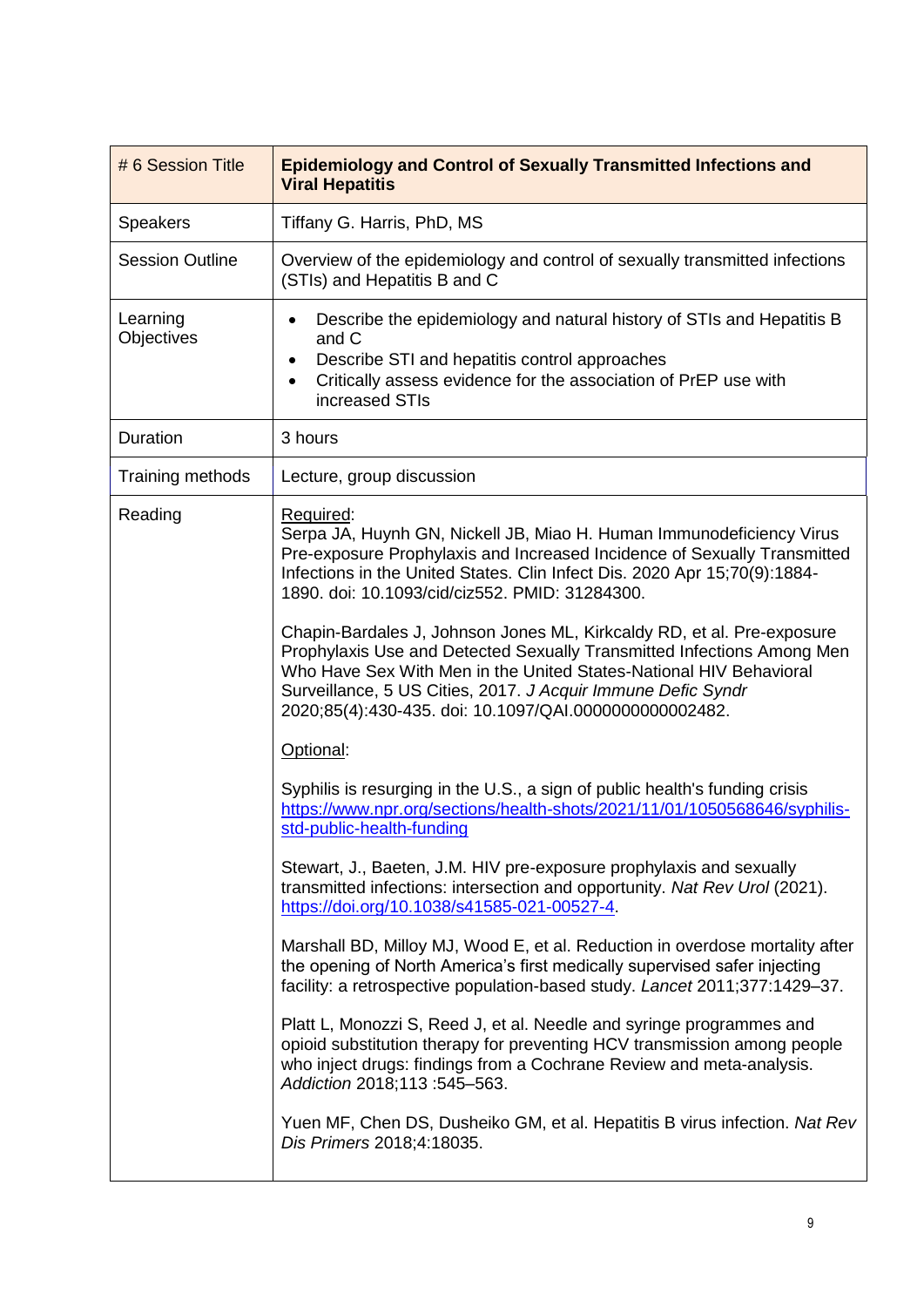|            | Manns MP, Buti M, Gane E, et al. Hepatitis C virus infection. Nat Rev Dis<br>Primers 2017;3:17006. |
|------------|----------------------------------------------------------------------------------------------------|
| Validation | NA for this session                                                                                |

| #7 Session Title       | <b>Epidemiology, Prevention, and Control of Influenza and COVID-19</b>                                                                                                                                                                                                                                                                                                                                                          |
|------------------------|---------------------------------------------------------------------------------------------------------------------------------------------------------------------------------------------------------------------------------------------------------------------------------------------------------------------------------------------------------------------------------------------------------------------------------|
| Speaker                | Tiffany G. Harris, PhD, MS                                                                                                                                                                                                                                                                                                                                                                                                      |
| <b>Session Outline</b> | Overview of influenza and COVID-19 surveillance, epidemiology, prevention<br>and control strategies                                                                                                                                                                                                                                                                                                                             |
| Learning<br>Objectives | Identify sources of surveillance data used to monitor influenza and<br>$\bullet$<br>COVID-19 activity, and the ways in which these sources can be biased<br>Describe available prevention, mitigation, and containment strategies,<br>$\bullet$<br>and how they affect transmission<br>Discuss strengths and limitations of study designs used to assess the<br>$\bullet$<br>effect of herd immunity from influenza vaccination |
| Duration               | 3 hours                                                                                                                                                                                                                                                                                                                                                                                                                         |
| Training methods       | Lecture, Group discussions                                                                                                                                                                                                                                                                                                                                                                                                      |
| Readings               | Required:                                                                                                                                                                                                                                                                                                                                                                                                                       |
|                        | Fung ICH, Gambhir M, Glasser JW, et al. Modeling the effect of school<br>closures in a pandemic scenario: exploring two different contact matrices.<br>Clin Infect Dis 2015;60(S1)S58-63.                                                                                                                                                                                                                                       |
|                        | Walsh S, Chowdhury A, Braithwaite V, et al. Do school closures and school<br>reopenings affect community transmission of COVID-19? A systematic<br>review of observational studies. BMJ Open 2021;11(8):e053371. doi:<br>10.1136/bmjopen-2021-053371.                                                                                                                                                                           |
|                        | Optional:<br>John S Oxford, Douglas Gill. Unanswered questions about the 1918<br>influenza pandemic: origin, pathology, and the virus itself. Lancet Infect Dis<br>2018;18(11): e348-e354. https://doi.org/10.1016/S1473-3099(18)30359-1.                                                                                                                                                                                       |
|                        | Listen: Pandemic influenza: 100 years<br>https://www.thelancet.com/journals/laninf/article/PIIS1473-3099(18)30359-<br>1/fulltext#relAudio                                                                                                                                                                                                                                                                                       |
|                        | What We Know About Covid, the Flu and the Air We Breathe<br>https://www.nytimes.com/2021/10/19/opinion/covid-flu-air-transmission.html                                                                                                                                                                                                                                                                                          |
|                        | Krammer F, Smith GJD, Fouchier RAM, et al. Influenza. Nat Rev Dis<br>Primers 2018;4:3.                                                                                                                                                                                                                                                                                                                                          |
| Validation             | NA for this session                                                                                                                                                                                                                                                                                                                                                                                                             |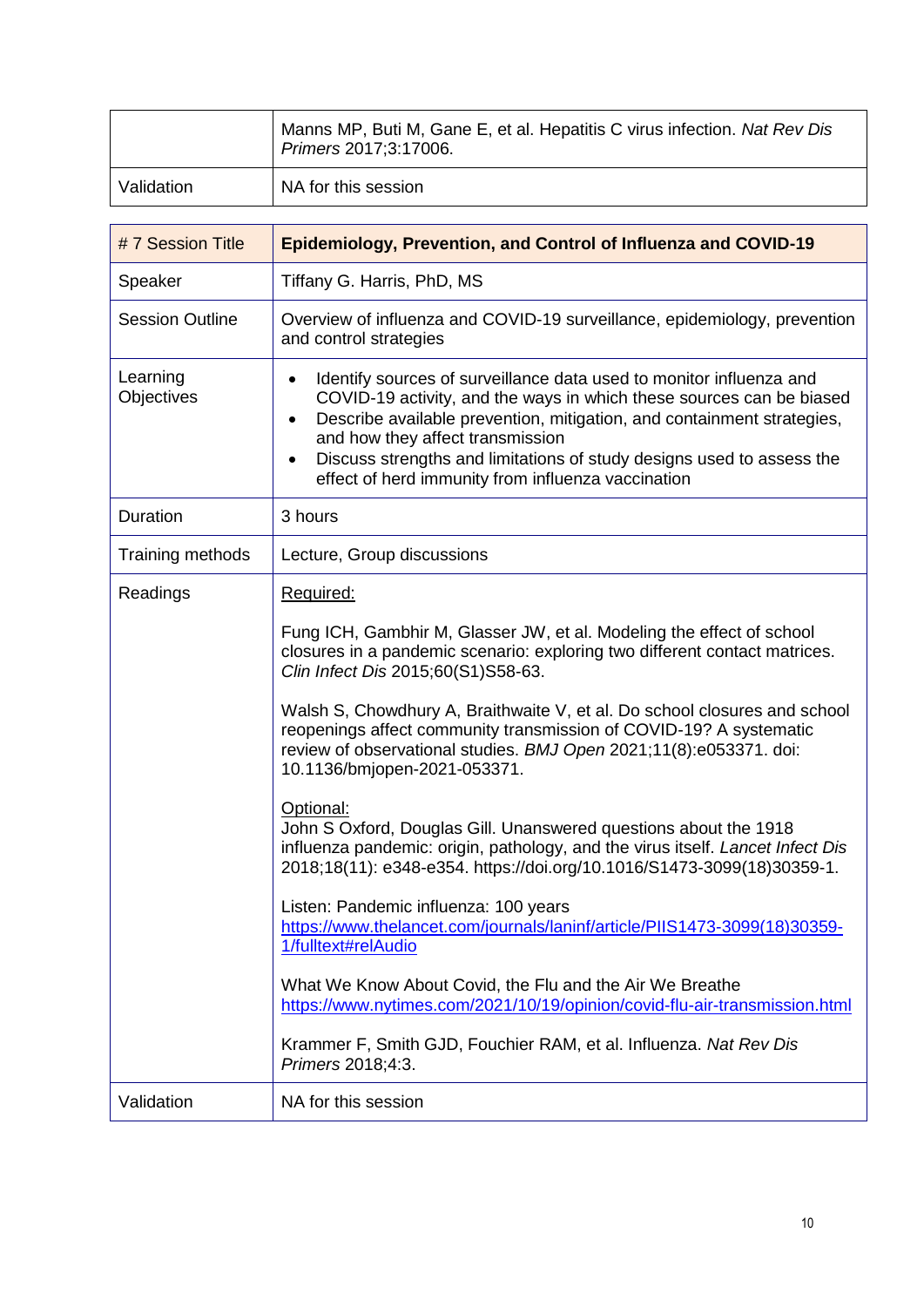| #7 Session Title       | <b>Epidemiology and Control of Malaria</b>                                                                                                                                                                                                                                                                                                                                                                                                                                                                                                                                                      |
|------------------------|-------------------------------------------------------------------------------------------------------------------------------------------------------------------------------------------------------------------------------------------------------------------------------------------------------------------------------------------------------------------------------------------------------------------------------------------------------------------------------------------------------------------------------------------------------------------------------------------------|
| Speaker                | Tiffany G. Harris, PhD, MS                                                                                                                                                                                                                                                                                                                                                                                                                                                                                                                                                                      |
| <b>Session Outline</b> | Epidemiology and control of malaria                                                                                                                                                                                                                                                                                                                                                                                                                                                                                                                                                             |
| Learning<br>Objectives | Describe the epidemiology of malaria<br>$\bullet$<br>Describe the lifecycle of malaria<br>$\bullet$<br>Discuss the implications of limitations of methods to measure infection<br>$\bullet$<br>acquired through vector-borne transmission for epidemiological<br>research<br>Discuss strengths and limitations of various study designs used to<br>$\bullet$<br>assess the effectiveness of bed net distribution campaigns at the<br>community level<br>Explain why an individual can benefit from an infectious disease<br>$\bullet$<br>intervention received by someone else in the community |
| Duration               | 3 hours                                                                                                                                                                                                                                                                                                                                                                                                                                                                                                                                                                                         |
| Training methods       | Lecture, group discussion                                                                                                                                                                                                                                                                                                                                                                                                                                                                                                                                                                       |
| Reading                | Required:<br>Stebbins RC, Emch M, Meshnick SR. The effectiveness of community bed<br>net use on malaria parasitemia among children less than 5 years old in<br>Liberia. Am J Trop Med Hyg 2018;98:660-6.<br>Levitz L, Janko M, Mwandagalirwa et al. Effect of individual and community-<br>level bed net usage on malaria prevalence among under-fives in the                                                                                                                                                                                                                                   |
|                        | Democratic Republic of Congo. Malar J 2018;17:39.<br>Reading:<br>Phillips MA, Burrows JN, Manyando C, van Huijsduijnen RH, Van Voorhis<br>WC, Wells TNC. Malaria. Nat Rev Dis Primers 2017;3:17050.                                                                                                                                                                                                                                                                                                                                                                                             |
| Validation             | <b>NA</b>                                                                                                                                                                                                                                                                                                                                                                                                                                                                                                                                                                                       |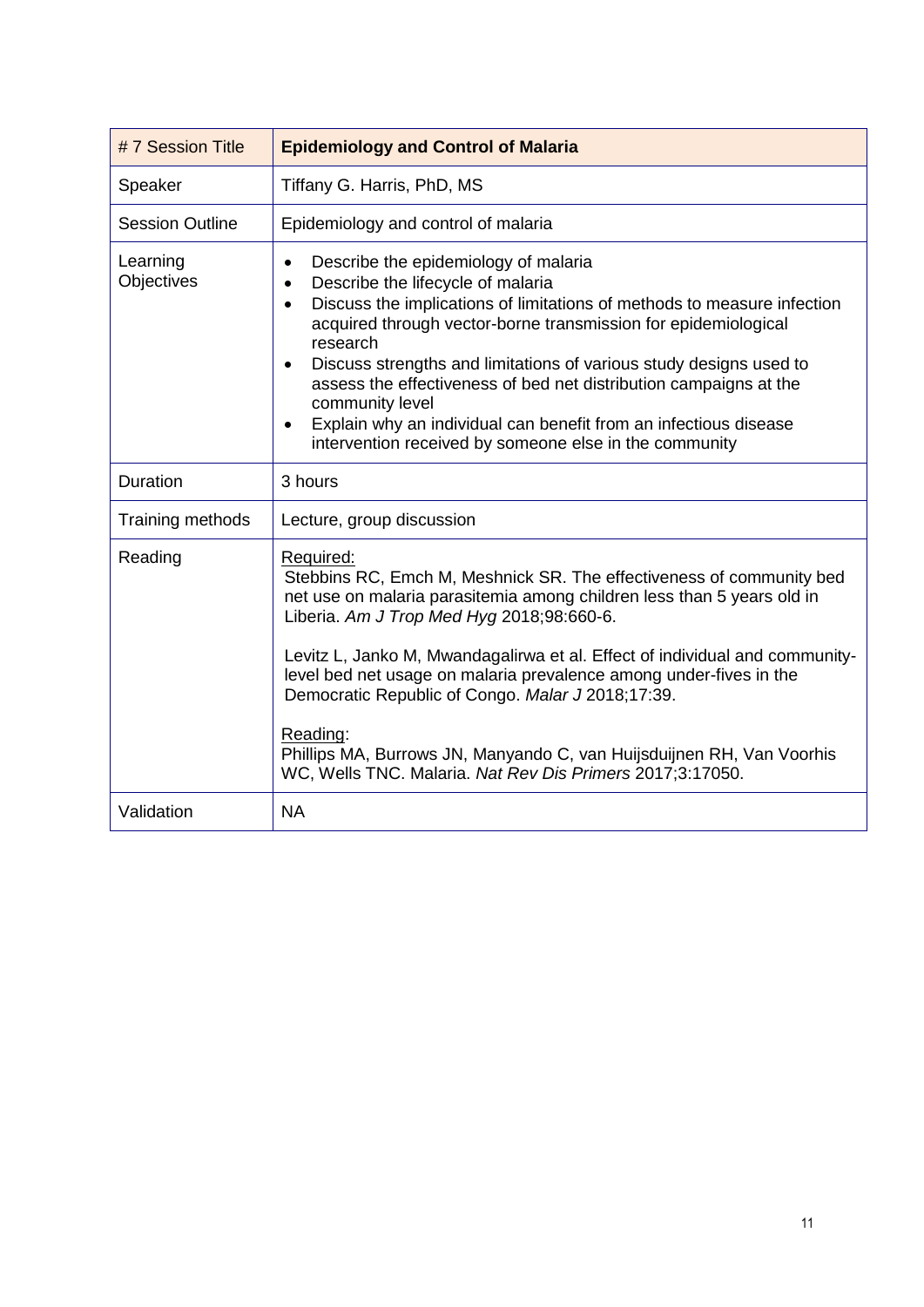| # 8 Session Title      | Application of Molecular Epidemiology to Tuberculosis Prevention and<br><b>Control</b>                                                                                                                                                                                                                                                                                  |
|------------------------|-------------------------------------------------------------------------------------------------------------------------------------------------------------------------------------------------------------------------------------------------------------------------------------------------------------------------------------------------------------------------|
| Speaker                | Tiffany G. Harris, PhD, MS                                                                                                                                                                                                                                                                                                                                              |
| <b>Session Outline</b> | Overview of the natural history and epidemiology of tuberculosis (TB)<br>$\bullet$<br>TB genotyping<br>$\bullet$                                                                                                                                                                                                                                                        |
| Learning<br>Objectives | Describe the burden and trends in TB globally, in the US, and in NYC<br>$\bullet$<br>Describe the uses of genotyping in TB prevention and control<br>$\bullet$<br>Explain how genotyping is used in TB cluster investigations                                                                                                                                           |
| Duration               | 3 hours                                                                                                                                                                                                                                                                                                                                                                 |
| Training methods       | Lecture, group discussion                                                                                                                                                                                                                                                                                                                                               |
| Reading                | Required:<br>Tuberculosis, Like Covid, Spreads by Breathing, Scientists Report<br>https://www.nytimes.com/2021/10/19/health/tuberculosis-transmission-<br>aerosols.html<br>Perri BR et al. Mycobacterium tuberculosis Cluster with Developing Drug<br>Resistance, New York, New York, USA, 2003-2009. Emerg Infect Dis<br>2011;17:372-378. doi: 10.3201/eid1703.101002. |
|                        | Optional:<br>Bloom BR et al. Chapter 11 - Tuberculosis.<br>https://www.ncbi.nlm.nih.gov/books/NBK525174/.<br>Pai M, Behr MA, Dowdy D, et al. Tuberculosis. Nat Rev Dis Primers 2016;<br>2:16076.<br>PBS. The Forgotten Plague - Tuberculosis in America (2015).<br>https://www.pbs.org/wgbh/americanexperience/films/plaque/                                            |
| Validation             | NA for this session                                                                                                                                                                                                                                                                                                                                                     |